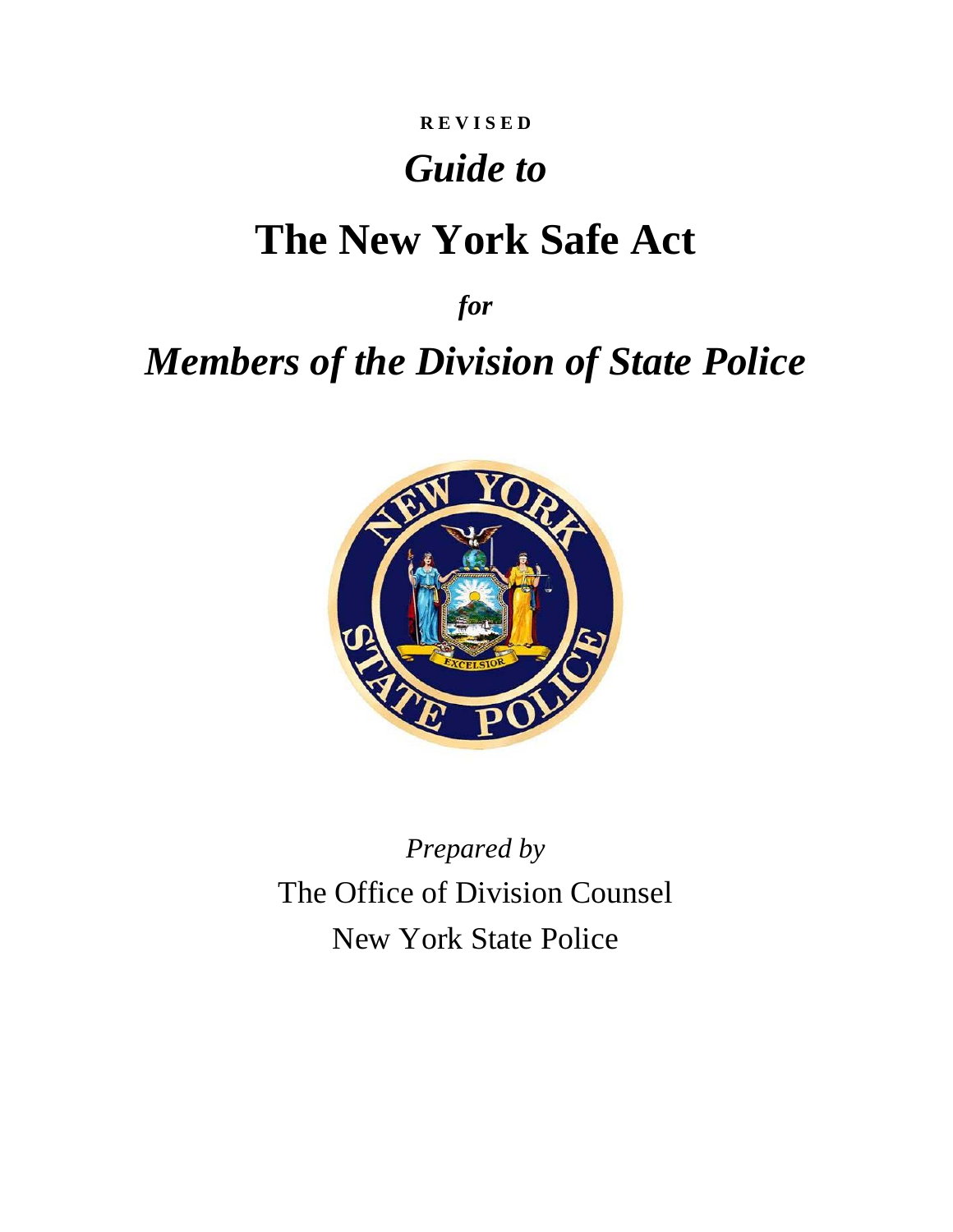## **NY State Police Guide to the Safe Act**

| I. | <b>Statewide Database</b>                                               |  |
|----|-------------------------------------------------------------------------|--|
| П. | <b>Assault Weapons</b>                                                  |  |
|    |                                                                         |  |
|    |                                                                         |  |
|    |                                                                         |  |
|    |                                                                         |  |
|    |                                                                         |  |
|    |                                                                         |  |
|    |                                                                         |  |
|    |                                                                         |  |
|    |                                                                         |  |
|    | <b>III.</b> Magazines                                                   |  |
|    | Capacity                                                                |  |
|    | New PL 265.36. Unlawful Possession of a Large Capacity Feeding Device 7 |  |
|    |                                                                         |  |
|    |                                                                         |  |
|    | <b>IV.</b> Private Sales                                                |  |
|    |                                                                         |  |
|    |                                                                         |  |
|    |                                                                         |  |
|    |                                                                         |  |
| V. | <b>Pistol Permits</b>                                                   |  |
|    |                                                                         |  |
|    |                                                                         |  |
|    |                                                                         |  |